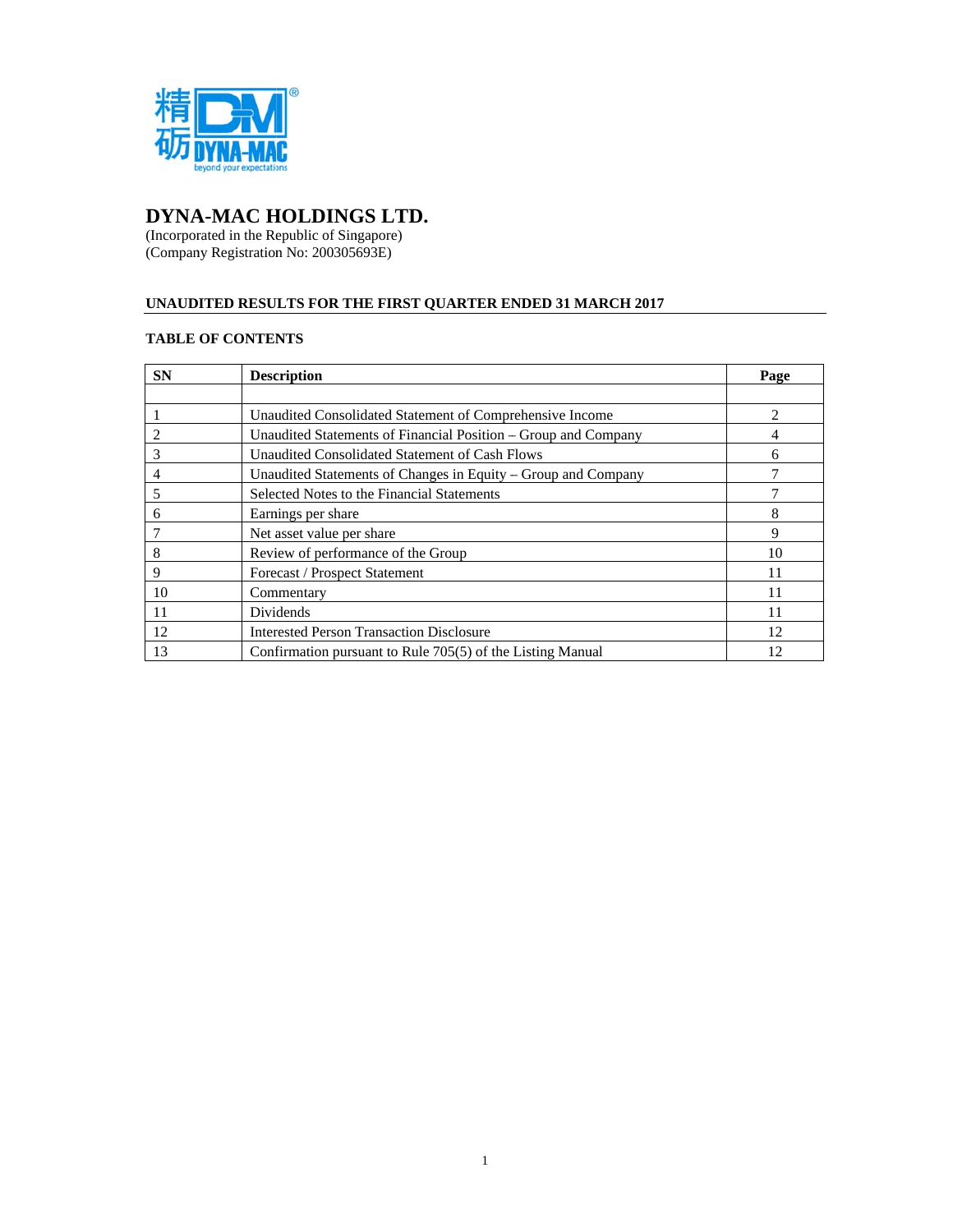**1(a)(i) A statement of comprehensive income (for the group), together with a comparative statement for the corresponding period of the immediately preceding financial year.** 

# **UNAUDITED CONSOLIDATED STATEMENT OF COMPREHENSIVE INCOME FOR THE FIRST QUARTER ENDED 31 MARCH**

|                                                                | Group          |                |               |  |
|----------------------------------------------------------------|----------------|----------------|---------------|--|
|                                                                | 3 months ended | 3 months ended | Change        |  |
|                                                                | 31 Mar 2017    | 31 Mar 2016    |               |  |
|                                                                | \$2000         | \$2000         | $\frac{0}{0}$ |  |
|                                                                |                |                |               |  |
| Revenue                                                        | 10,085         | 86,728         | $-88.4%$      |  |
| Cost of sales                                                  | (14, 445)      | (78, 286)      | $-81.5%$      |  |
| Gross profit                                                   | (4,360)        | 8,442          | <b>NM</b>     |  |
| Gross profit margin                                            | $-43.2%$       | 9.7%           |               |  |
| Other gains/(losses)                                           | 148            | (5,086)        | NM            |  |
| Administrative expenses                                        | (6,085)        | (8,706)        | $-30.1%$      |  |
| Finance expenses                                               | (66)           | (716)          | $-90.8%$      |  |
| Loss before tax                                                | (10, 363)      | (6,066)        | 70.8%         |  |
| Taxation                                                       | (5)            | (2)            | NΜ            |  |
| Net loss for the financial period                              | (10, 368)      | (6,068)        | 70.9%         |  |
| Net loss margin                                                | <b>NM</b>      | $-7.0%$        |               |  |
| Attributable to:-                                              |                |                |               |  |
| Equity holders of the Company                                  | (9, 598)       | (5, 143)       | 86.6%         |  |
| Non-controlling interest                                       | (770)          | (925)          | $-16.8%$      |  |
| Net loss for the financial period                              | (10, 368)      | (6,068)        | 70.9%         |  |
| Other comprehensive income, net of tax:-                       |                |                |               |  |
| Items that may be subsequently reclassified to                 |                |                |               |  |
| profit or loss:-                                               |                |                |               |  |
| Cash flow hedge reserve                                        |                | (88)           | NM            |  |
| Currency translation differences arising from<br>consolidation | (4, 442)       | 974            | NM            |  |
|                                                                |                |                |               |  |
| Total comprehensive loss for the financial<br>period           | (14, 810)      | (5, 182)       | <b>NM</b>     |  |
| <b>Attributable to:-</b>                                       |                |                |               |  |
| Equity holders of the Company                                  | (13,949)       | (4,214)        | NM            |  |
| Non-controlling interest                                       | (861)          | (968)          | $-11.1%$      |  |
| Total comprehensive loss for the financial<br>period           | (14, 810)      | (5,182)        | NM            |  |
|                                                                |                |                |               |  |

NM- not meaningful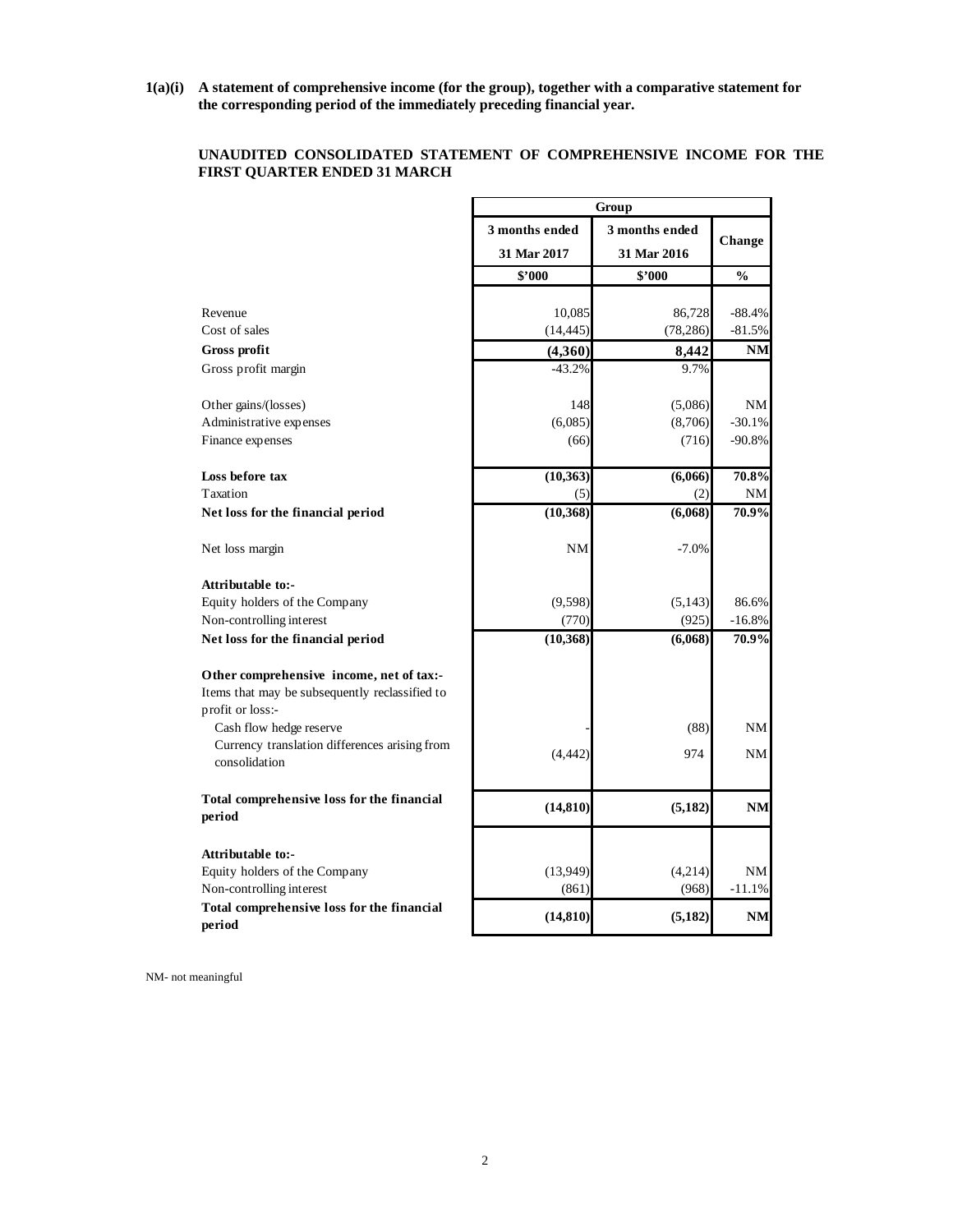# **1(a)(ii) The statement of comprehensive income is arrived at after charging/(crediting) the following:-**

The Group's profit is stated after charging/(crediting):-

|                                                                | Group       |                               |               |
|----------------------------------------------------------------|-------------|-------------------------------|---------------|
|                                                                |             | 3 months ended 3 months ended | Change        |
|                                                                | 31 Mar 2017 | 31 Mar 2016                   |               |
|                                                                | \$3000      | \$3000                        | $\frac{6}{6}$ |
| The Group's loss is stated after charging/(crediting):-        |             |                               |               |
| Rental income (Note 1)                                         |             | (35)                          | NM            |
| Interest income - bank deposits                                | (194)       | (123)                         | 57.7%         |
| Interest/finance expenses                                      | 66          | 642                           | $-89.7%$      |
| Amortisation of deferred finance charge                        |             | 74                            | <b>NM</b>     |
| Depreciation of property, plant and equipment                  | 2,639       | 3,096                         | $-14.8%$      |
| Unrealised fair value gain on derivative financial instruments |             | (1,493)                       | <b>NM</b>     |
| Foreign exchange loss, net                                     | 432         | 6,892                         | $-93.7%$      |
| Gain on disposal of property, plant and equipment              | (5)         | (4)                           | 25.0%         |

Note 1 - Rental income comprises mainly rental income of container-office and warehouse.

NM - not meaningful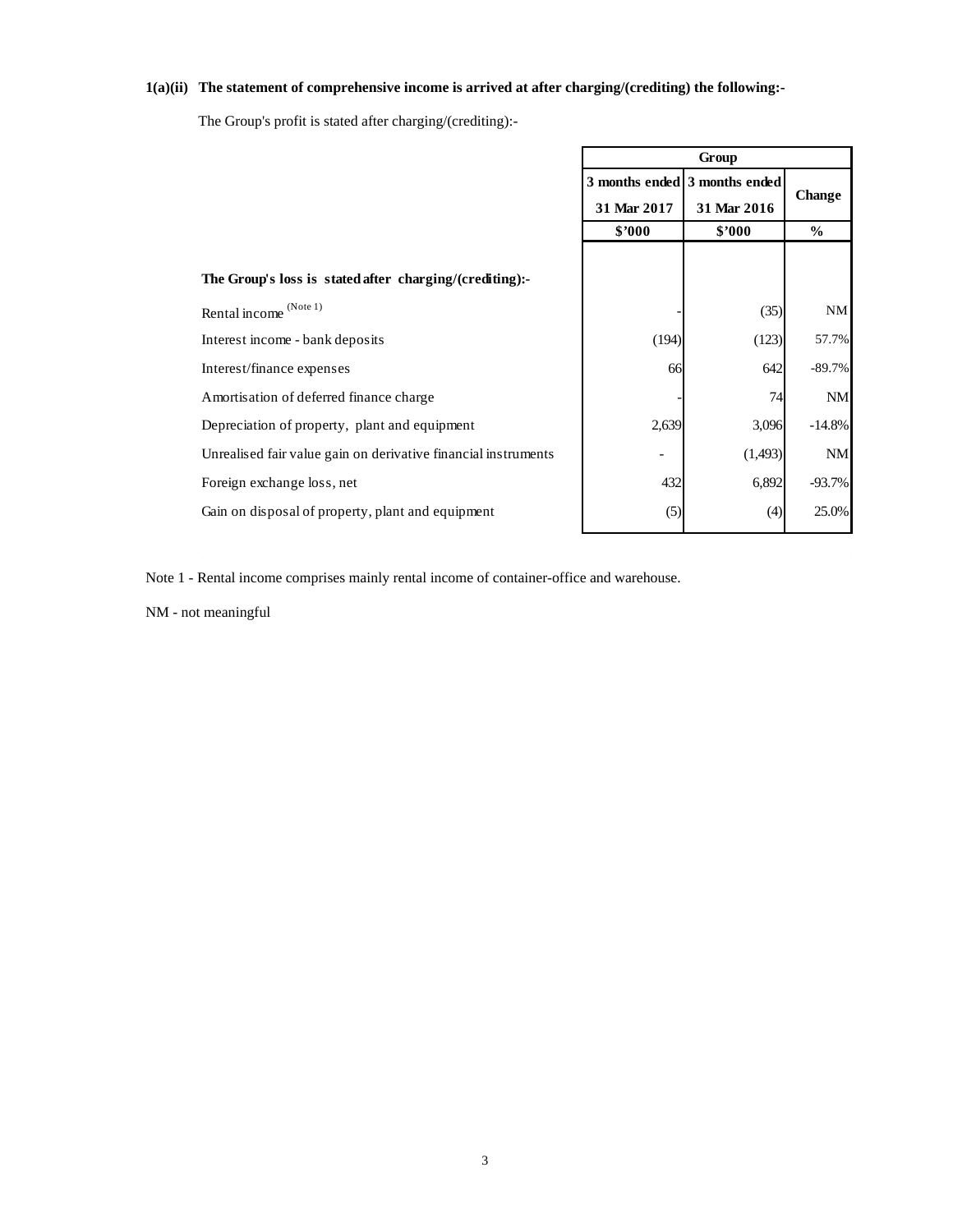# **1(b)(i) A balance sheet (for the issuer and group), together with a comparative statement as at the end of the immediately preceding financial year**

| 31 Mar 2017<br>31 Dec 2016<br>31 Mar 2017<br>31 Dec 2016<br>\$'000<br>\$2000<br>\$2000<br>\$'000<br><b>ASSETS</b><br><b>Current Assets</b><br>Cash and cash equivalent<br>32,131<br>69,535<br>274<br>397<br>Trade and other receivables<br>85,594<br>97,648<br>110,483<br>110,479<br>Inventories<br>3,665<br>3,713<br>1,861<br>4,569<br>6<br>7<br>Other current assets<br>123,251<br>110,763<br>110,883<br>175,465<br><b>Non-Current Assets</b><br>427<br>407<br>Club memberships<br>Investment in subsidiaries<br>31,605<br>31,605<br>Investment properties<br>13,600<br>13,600<br>Property, plant and equipment<br>69,490<br>72,146<br>86,153<br>83,517<br>31,605<br>31,605<br><b>Total Assets</b><br>206,768<br>261,618<br>142,368<br>142,488<br><b>LIABILITIES</b><br><b>Current Liabilities</b><br>Current income tax liabilities<br>1,300<br>1,300<br>43,967<br>Trade and other payables<br>57,355<br>176<br>144<br>9,015<br>35,042<br>Borrowings<br>176<br>54,282<br>93,697<br>144<br><b>Non-Current Liabilities</b><br>83<br>Borrowings<br>96<br>Deferred income tax liabilities<br>1,153<br>1,153<br>-<br>1,236<br>1,249<br>$\overline{\phantom{0}}$<br>94,946<br>176<br><b>Total Liabilities</b><br>55,518<br>144<br><b>Net Assets</b><br>151,250<br>166,672<br>142,192<br>142,344<br><b>EQUITY</b><br>Capital and reserves attributable to equity<br>holders of the Company<br>Share capital<br>145,271<br>145,271<br>145,271<br>145,271<br>Foreign currency translation reserves<br>(4,274)<br>77<br>Asset revaluation reserve<br>633<br>633<br>Retained profits<br>8,873<br>18,471<br>(2,927)<br>(3,079)<br>Share capital & reserve<br>150,503<br>164,452<br>142,344<br>142,192<br>Non-controlling interest<br>747<br>2,220 |                     | Group   |         | Company |         |
|------------------------------------------------------------------------------------------------------------------------------------------------------------------------------------------------------------------------------------------------------------------------------------------------------------------------------------------------------------------------------------------------------------------------------------------------------------------------------------------------------------------------------------------------------------------------------------------------------------------------------------------------------------------------------------------------------------------------------------------------------------------------------------------------------------------------------------------------------------------------------------------------------------------------------------------------------------------------------------------------------------------------------------------------------------------------------------------------------------------------------------------------------------------------------------------------------------------------------------------------------------------------------------------------------------------------------------------------------------------------------------------------------------------------------------------------------------------------------------------------------------------------------------------------------------------------------------------------------------------------------------------------------------------------------------------------------------------------------------------|---------------------|---------|---------|---------|---------|
|                                                                                                                                                                                                                                                                                                                                                                                                                                                                                                                                                                                                                                                                                                                                                                                                                                                                                                                                                                                                                                                                                                                                                                                                                                                                                                                                                                                                                                                                                                                                                                                                                                                                                                                                          |                     |         |         |         |         |
|                                                                                                                                                                                                                                                                                                                                                                                                                                                                                                                                                                                                                                                                                                                                                                                                                                                                                                                                                                                                                                                                                                                                                                                                                                                                                                                                                                                                                                                                                                                                                                                                                                                                                                                                          |                     |         |         |         |         |
|                                                                                                                                                                                                                                                                                                                                                                                                                                                                                                                                                                                                                                                                                                                                                                                                                                                                                                                                                                                                                                                                                                                                                                                                                                                                                                                                                                                                                                                                                                                                                                                                                                                                                                                                          |                     |         |         |         |         |
|                                                                                                                                                                                                                                                                                                                                                                                                                                                                                                                                                                                                                                                                                                                                                                                                                                                                                                                                                                                                                                                                                                                                                                                                                                                                                                                                                                                                                                                                                                                                                                                                                                                                                                                                          |                     |         |         |         |         |
|                                                                                                                                                                                                                                                                                                                                                                                                                                                                                                                                                                                                                                                                                                                                                                                                                                                                                                                                                                                                                                                                                                                                                                                                                                                                                                                                                                                                                                                                                                                                                                                                                                                                                                                                          |                     |         |         |         |         |
|                                                                                                                                                                                                                                                                                                                                                                                                                                                                                                                                                                                                                                                                                                                                                                                                                                                                                                                                                                                                                                                                                                                                                                                                                                                                                                                                                                                                                                                                                                                                                                                                                                                                                                                                          |                     |         |         |         |         |
|                                                                                                                                                                                                                                                                                                                                                                                                                                                                                                                                                                                                                                                                                                                                                                                                                                                                                                                                                                                                                                                                                                                                                                                                                                                                                                                                                                                                                                                                                                                                                                                                                                                                                                                                          |                     |         |         |         |         |
|                                                                                                                                                                                                                                                                                                                                                                                                                                                                                                                                                                                                                                                                                                                                                                                                                                                                                                                                                                                                                                                                                                                                                                                                                                                                                                                                                                                                                                                                                                                                                                                                                                                                                                                                          |                     |         |         |         |         |
|                                                                                                                                                                                                                                                                                                                                                                                                                                                                                                                                                                                                                                                                                                                                                                                                                                                                                                                                                                                                                                                                                                                                                                                                                                                                                                                                                                                                                                                                                                                                                                                                                                                                                                                                          |                     |         |         |         |         |
|                                                                                                                                                                                                                                                                                                                                                                                                                                                                                                                                                                                                                                                                                                                                                                                                                                                                                                                                                                                                                                                                                                                                                                                                                                                                                                                                                                                                                                                                                                                                                                                                                                                                                                                                          |                     |         |         |         |         |
|                                                                                                                                                                                                                                                                                                                                                                                                                                                                                                                                                                                                                                                                                                                                                                                                                                                                                                                                                                                                                                                                                                                                                                                                                                                                                                                                                                                                                                                                                                                                                                                                                                                                                                                                          |                     |         |         |         |         |
|                                                                                                                                                                                                                                                                                                                                                                                                                                                                                                                                                                                                                                                                                                                                                                                                                                                                                                                                                                                                                                                                                                                                                                                                                                                                                                                                                                                                                                                                                                                                                                                                                                                                                                                                          |                     |         |         |         |         |
|                                                                                                                                                                                                                                                                                                                                                                                                                                                                                                                                                                                                                                                                                                                                                                                                                                                                                                                                                                                                                                                                                                                                                                                                                                                                                                                                                                                                                                                                                                                                                                                                                                                                                                                                          |                     |         |         |         |         |
|                                                                                                                                                                                                                                                                                                                                                                                                                                                                                                                                                                                                                                                                                                                                                                                                                                                                                                                                                                                                                                                                                                                                                                                                                                                                                                                                                                                                                                                                                                                                                                                                                                                                                                                                          |                     |         |         |         |         |
|                                                                                                                                                                                                                                                                                                                                                                                                                                                                                                                                                                                                                                                                                                                                                                                                                                                                                                                                                                                                                                                                                                                                                                                                                                                                                                                                                                                                                                                                                                                                                                                                                                                                                                                                          |                     |         |         |         |         |
|                                                                                                                                                                                                                                                                                                                                                                                                                                                                                                                                                                                                                                                                                                                                                                                                                                                                                                                                                                                                                                                                                                                                                                                                                                                                                                                                                                                                                                                                                                                                                                                                                                                                                                                                          |                     |         |         |         |         |
|                                                                                                                                                                                                                                                                                                                                                                                                                                                                                                                                                                                                                                                                                                                                                                                                                                                                                                                                                                                                                                                                                                                                                                                                                                                                                                                                                                                                                                                                                                                                                                                                                                                                                                                                          |                     |         |         |         |         |
|                                                                                                                                                                                                                                                                                                                                                                                                                                                                                                                                                                                                                                                                                                                                                                                                                                                                                                                                                                                                                                                                                                                                                                                                                                                                                                                                                                                                                                                                                                                                                                                                                                                                                                                                          |                     |         |         |         |         |
|                                                                                                                                                                                                                                                                                                                                                                                                                                                                                                                                                                                                                                                                                                                                                                                                                                                                                                                                                                                                                                                                                                                                                                                                                                                                                                                                                                                                                                                                                                                                                                                                                                                                                                                                          |                     |         |         |         |         |
|                                                                                                                                                                                                                                                                                                                                                                                                                                                                                                                                                                                                                                                                                                                                                                                                                                                                                                                                                                                                                                                                                                                                                                                                                                                                                                                                                                                                                                                                                                                                                                                                                                                                                                                                          |                     |         |         |         |         |
|                                                                                                                                                                                                                                                                                                                                                                                                                                                                                                                                                                                                                                                                                                                                                                                                                                                                                                                                                                                                                                                                                                                                                                                                                                                                                                                                                                                                                                                                                                                                                                                                                                                                                                                                          |                     |         |         |         |         |
|                                                                                                                                                                                                                                                                                                                                                                                                                                                                                                                                                                                                                                                                                                                                                                                                                                                                                                                                                                                                                                                                                                                                                                                                                                                                                                                                                                                                                                                                                                                                                                                                                                                                                                                                          |                     |         |         |         |         |
|                                                                                                                                                                                                                                                                                                                                                                                                                                                                                                                                                                                                                                                                                                                                                                                                                                                                                                                                                                                                                                                                                                                                                                                                                                                                                                                                                                                                                                                                                                                                                                                                                                                                                                                                          |                     |         |         |         |         |
|                                                                                                                                                                                                                                                                                                                                                                                                                                                                                                                                                                                                                                                                                                                                                                                                                                                                                                                                                                                                                                                                                                                                                                                                                                                                                                                                                                                                                                                                                                                                                                                                                                                                                                                                          |                     |         |         |         |         |
|                                                                                                                                                                                                                                                                                                                                                                                                                                                                                                                                                                                                                                                                                                                                                                                                                                                                                                                                                                                                                                                                                                                                                                                                                                                                                                                                                                                                                                                                                                                                                                                                                                                                                                                                          |                     |         |         |         |         |
|                                                                                                                                                                                                                                                                                                                                                                                                                                                                                                                                                                                                                                                                                                                                                                                                                                                                                                                                                                                                                                                                                                                                                                                                                                                                                                                                                                                                                                                                                                                                                                                                                                                                                                                                          |                     |         |         |         |         |
|                                                                                                                                                                                                                                                                                                                                                                                                                                                                                                                                                                                                                                                                                                                                                                                                                                                                                                                                                                                                                                                                                                                                                                                                                                                                                                                                                                                                                                                                                                                                                                                                                                                                                                                                          |                     |         |         |         |         |
|                                                                                                                                                                                                                                                                                                                                                                                                                                                                                                                                                                                                                                                                                                                                                                                                                                                                                                                                                                                                                                                                                                                                                                                                                                                                                                                                                                                                                                                                                                                                                                                                                                                                                                                                          |                     |         |         |         |         |
|                                                                                                                                                                                                                                                                                                                                                                                                                                                                                                                                                                                                                                                                                                                                                                                                                                                                                                                                                                                                                                                                                                                                                                                                                                                                                                                                                                                                                                                                                                                                                                                                                                                                                                                                          |                     |         |         |         |         |
|                                                                                                                                                                                                                                                                                                                                                                                                                                                                                                                                                                                                                                                                                                                                                                                                                                                                                                                                                                                                                                                                                                                                                                                                                                                                                                                                                                                                                                                                                                                                                                                                                                                                                                                                          |                     |         |         |         |         |
|                                                                                                                                                                                                                                                                                                                                                                                                                                                                                                                                                                                                                                                                                                                                                                                                                                                                                                                                                                                                                                                                                                                                                                                                                                                                                                                                                                                                                                                                                                                                                                                                                                                                                                                                          |                     |         |         |         |         |
|                                                                                                                                                                                                                                                                                                                                                                                                                                                                                                                                                                                                                                                                                                                                                                                                                                                                                                                                                                                                                                                                                                                                                                                                                                                                                                                                                                                                                                                                                                                                                                                                                                                                                                                                          |                     |         |         |         |         |
|                                                                                                                                                                                                                                                                                                                                                                                                                                                                                                                                                                                                                                                                                                                                                                                                                                                                                                                                                                                                                                                                                                                                                                                                                                                                                                                                                                                                                                                                                                                                                                                                                                                                                                                                          |                     |         |         |         |         |
|                                                                                                                                                                                                                                                                                                                                                                                                                                                                                                                                                                                                                                                                                                                                                                                                                                                                                                                                                                                                                                                                                                                                                                                                                                                                                                                                                                                                                                                                                                                                                                                                                                                                                                                                          |                     |         |         |         |         |
|                                                                                                                                                                                                                                                                                                                                                                                                                                                                                                                                                                                                                                                                                                                                                                                                                                                                                                                                                                                                                                                                                                                                                                                                                                                                                                                                                                                                                                                                                                                                                                                                                                                                                                                                          |                     |         |         |         |         |
|                                                                                                                                                                                                                                                                                                                                                                                                                                                                                                                                                                                                                                                                                                                                                                                                                                                                                                                                                                                                                                                                                                                                                                                                                                                                                                                                                                                                                                                                                                                                                                                                                                                                                                                                          |                     |         |         |         |         |
|                                                                                                                                                                                                                                                                                                                                                                                                                                                                                                                                                                                                                                                                                                                                                                                                                                                                                                                                                                                                                                                                                                                                                                                                                                                                                                                                                                                                                                                                                                                                                                                                                                                                                                                                          |                     |         |         |         |         |
|                                                                                                                                                                                                                                                                                                                                                                                                                                                                                                                                                                                                                                                                                                                                                                                                                                                                                                                                                                                                                                                                                                                                                                                                                                                                                                                                                                                                                                                                                                                                                                                                                                                                                                                                          |                     |         |         |         |         |
|                                                                                                                                                                                                                                                                                                                                                                                                                                                                                                                                                                                                                                                                                                                                                                                                                                                                                                                                                                                                                                                                                                                                                                                                                                                                                                                                                                                                                                                                                                                                                                                                                                                                                                                                          | <b>Total Equity</b> | 151,250 | 166,672 | 142,192 | 142,344 |

# **UNAUDITED STATEMENT OF FINANCIAL POSITION AS AT 31 MARCH**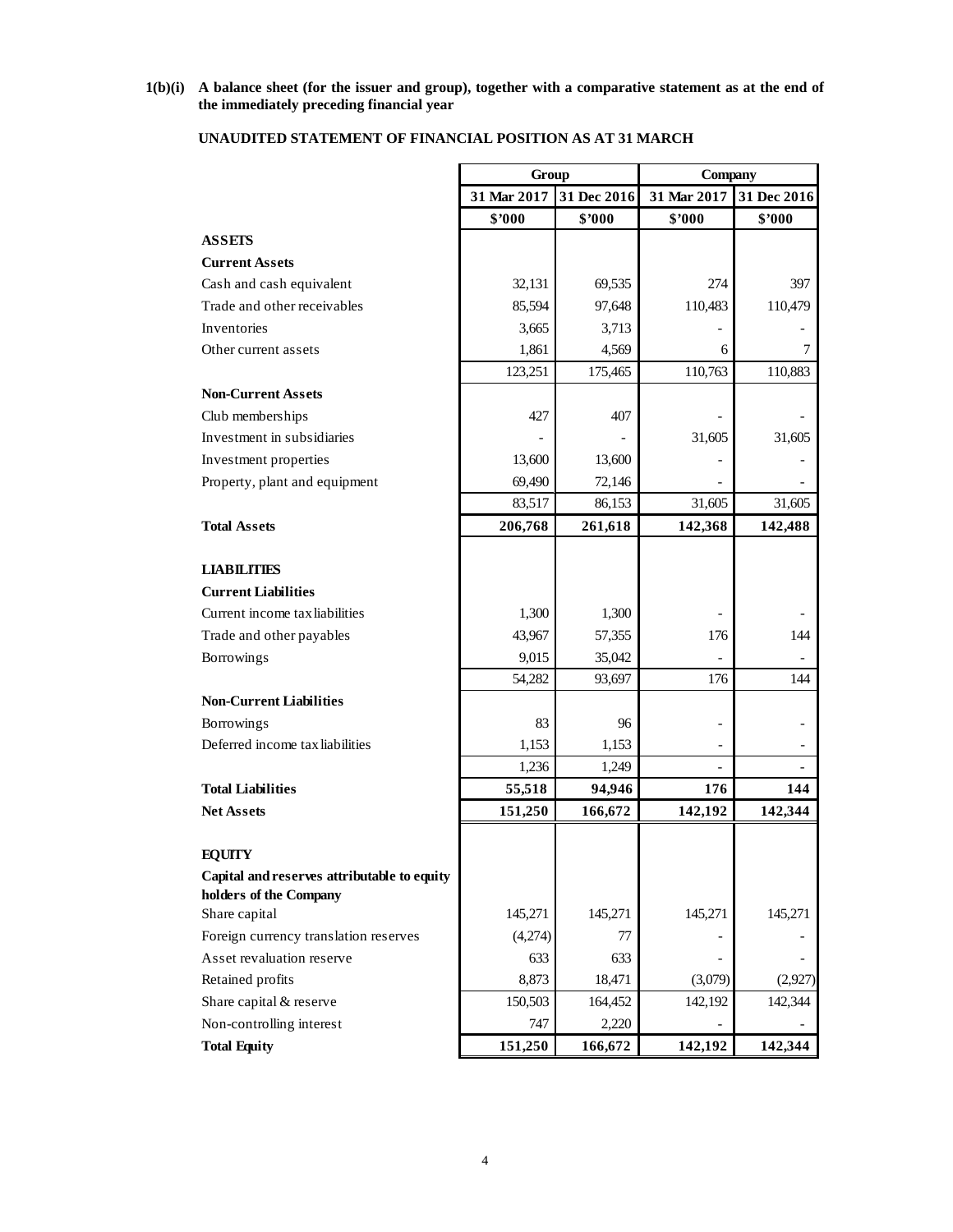**1(b)(ii) In relation to the aggregate amount of the group's borrowings and debt securities, specify the following as at the end of the current financial period reported on with comparative figures as at the end of the immediately preceding financial year:-** 

|                                      |        | As at 31 Mar 2017        |        | As at 31 Dec 2016        |  |  |
|--------------------------------------|--------|--------------------------|--------|--------------------------|--|--|
|                                      |        | <b>Secured Unsecured</b> |        | <b>Secured Unsecured</b> |  |  |
|                                      | \$2000 | \$2000                   | \$2000 | \$2000                   |  |  |
| Amount repayable in one year or less | 45     | 8,970                    | 42     | 35,000                   |  |  |
| Amount repayable after one year      | 83     |                          | 96     |                          |  |  |

Details of any collateral:-

The Group's borrowings are secured by the rights to the leased site equipment and tools and motor vehicles.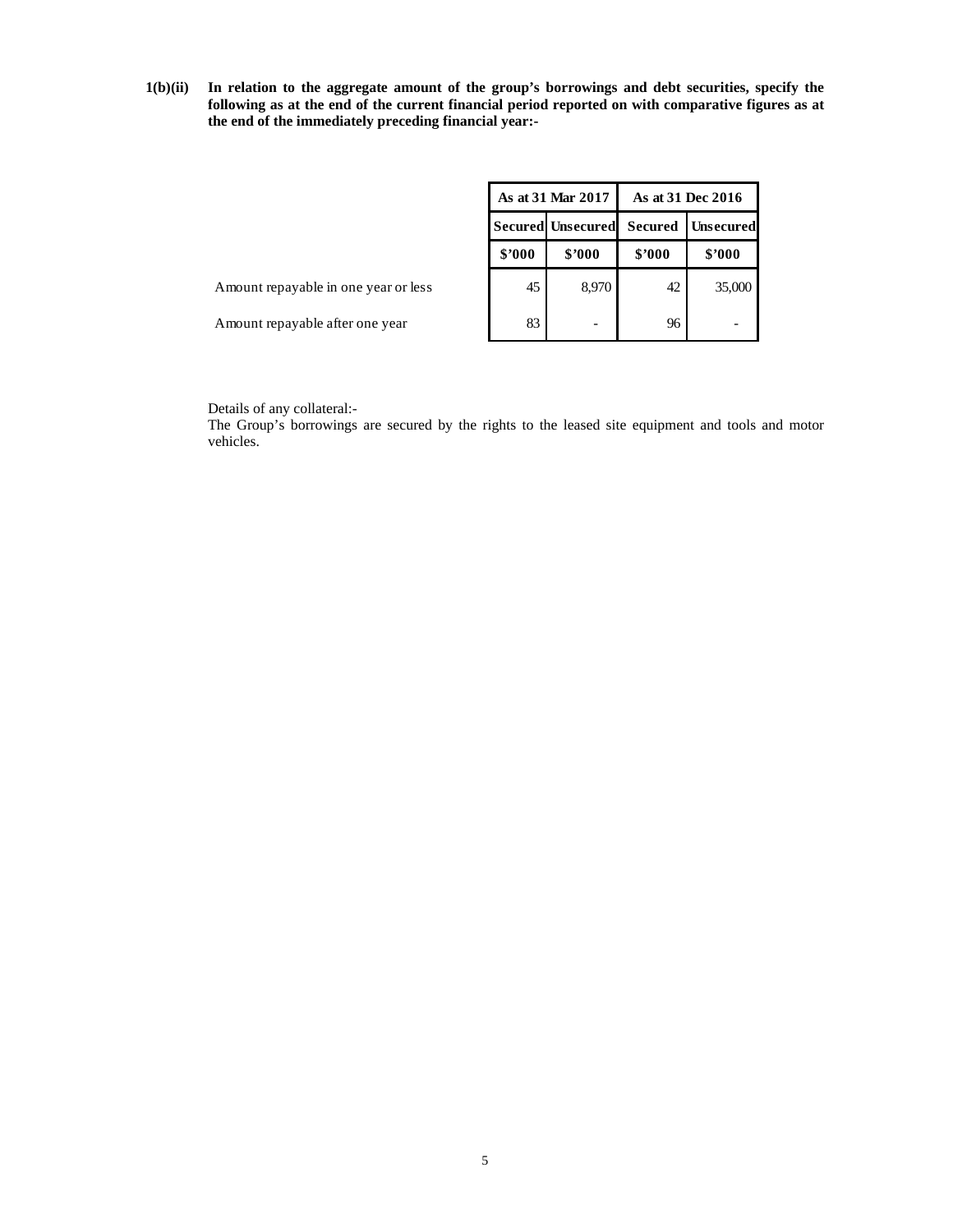**1(c) A cash flow statement (for the group), together with a comparative statement for the corresponding period of the immediately preceding financial year.** 

# **UNAUDITED CONSOLIDATED STATEMENT OF CASH FLOWS FOR THE FIRST QUARTER ENDED 31 MARCH**

|                                                                                 | 3 months ended | 3 months ended |
|---------------------------------------------------------------------------------|----------------|----------------|
|                                                                                 | 31 Mar 2017    | 31 Mar 2016    |
|                                                                                 | S\$'000        | <b>S\$'000</b> |
| <b>Cash Flows From Operating Activities</b>                                     |                |                |
| Net loss                                                                        | (10, 368)      | (6,068)        |
| Adjustment for:                                                                 |                |                |
| - Income tax expense                                                            | 5              | 2              |
| - Depreciation of property, plant and equipment                                 | 2,639          | 3,096          |
| - Gain on disposal of property, plant and equipment                             | (5)            | (4)            |
| - Interest income                                                               | (194)          | (123)          |
| - Interest expense                                                              | 66             | 642            |
| - Amortisation of deferred finance charge                                       |                | 74             |
| - Fair value gain on derivative financial instruments                           |                | (1, 493)       |
| - Unrealised translation $\mathrm{loss}^{(\mathrm{Note}\; 1)}$                  | 948            | 258            |
|                                                                                 | (6,909)        | (3,616)        |
| Changes in working capital                                                      |                |                |
| - Trade and other receivables                                                   | 12,054         | 18,823         |
| - Construction contract work-in-progress                                        |                | 459            |
| - Inventories                                                                   | 48             | 2,334          |
| - Other current assets                                                          | 2.708          | (116)          |
| - Trade and other payables                                                      | (19,009)       | 17,233         |
| Cash (used in)/provided by operations                                           | (11, 108)      | 35,117         |
| Interest received                                                               | 194            | 123            |
| Income tax paid, net                                                            | (5)            | (2)            |
| Net cash (used in)/provided by operating activities                             | (10, 919)      | 35,238         |
| Cash flows from investing activities                                            |                |                |
| - Additions to property, plant and equipment                                    | (15)           | (825)          |
| - Proceeds from disposal of property, plant amd equipment                       | 5              | 4              |
| Net cash used in investing activities                                           | (10)           | (821)          |
| <b>Cash flows from financing activities</b>                                     |                |                |
| - (Repayments)/proceeds for bank borrowings                                     | (26,030)       | 810            |
| - Interest expense paid                                                         | (66)           | (572)          |
| - Repayment of finance lease liabilities                                        | (10)           | (10)           |
| Net cash (used in)/provided by financing activities                             | (26, 106)      | 228            |
| Net (decrease)/increase in cash and cash equivalents                            | (37, 035)      | 34,645         |
| Effect of currency translation on cash and cash equivalents <sup>(Note 1)</sup> | (369)          | (384)          |
| Cash and cash equivalents at the beginning of the financial period              | 69,535         | 85,211         |
| Cash and cash equivalents at the end of the financial period                    | 32,131         | 119,472        |

Note 1 - prior period figures have been restated for comparative purpose.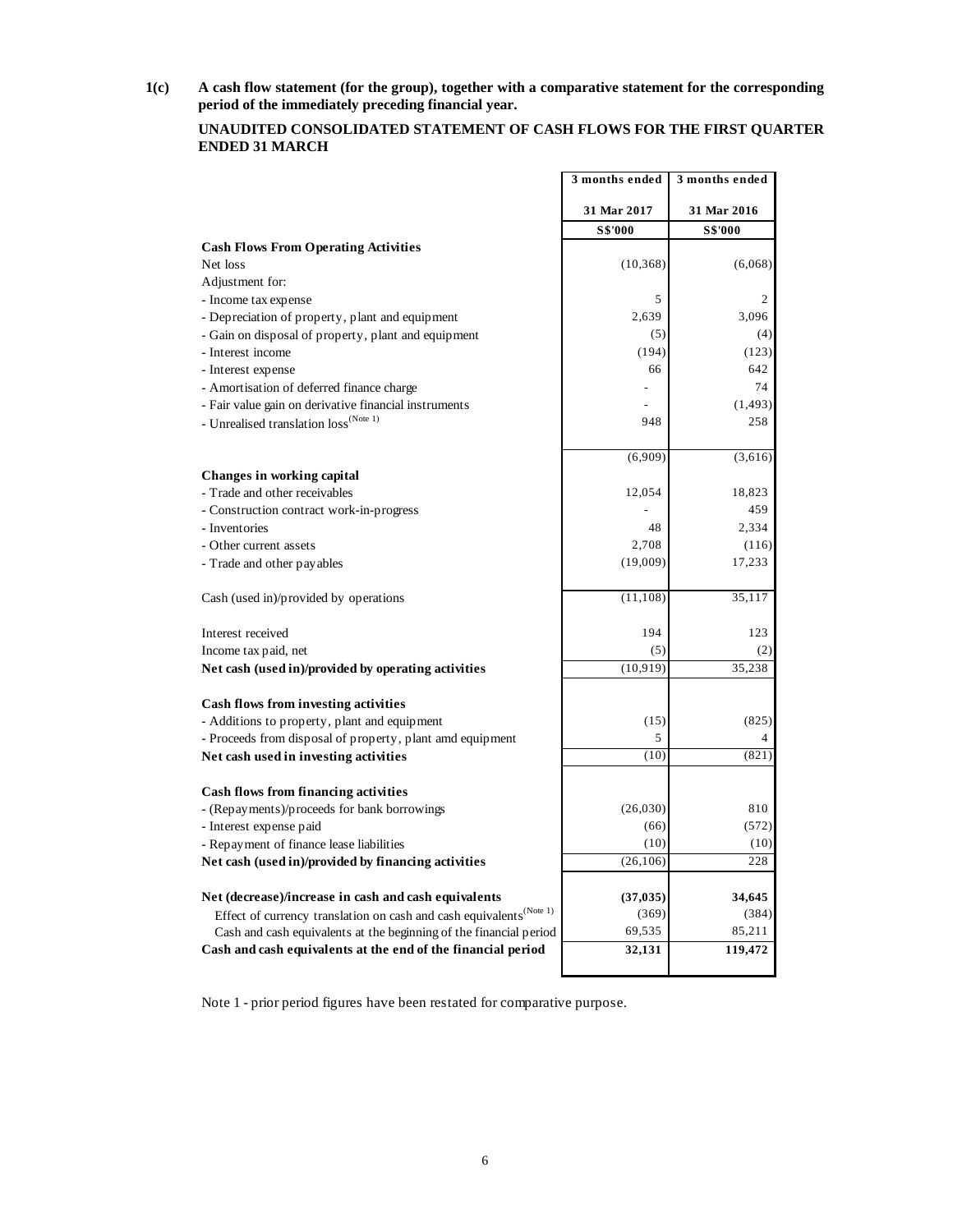**(d)(i) A statement (for the issuer and group) showing either (i) all changes in equity or (ii) changes in equity other than those arising from capitalisation issues and distributions to shareholders, together with a comparative statement for the corresponding period of the immediately preceding financial year.** 

|  | STATEMENT OF CHANGES IN EQUITY |
|--|--------------------------------|
|--|--------------------------------|

|                                                                                        | Attributable to equity holders of the Company |                            |                                 |                                               |                  |                                 |                        |
|----------------------------------------------------------------------------------------|-----------------------------------------------|----------------------------|---------------------------------|-----------------------------------------------|------------------|---------------------------------|------------------------|
|                                                                                        | <b>Share</b><br>capital                       | <b>Retained</b><br>profits | Asset<br>revaluation<br>reserve | Foreign<br>currency<br>translation<br>reserve | <b>Total</b>     | Non-<br>controlling<br>interest | <b>Total</b><br>equity |
|                                                                                        | \$2000                                        | \$2000                     | \$2000                          | \$2000                                        | \$'000           | \$7000                          | \$2000                 |
| Group<br>Balance at 1 January 2017                                                     | 145,271                                       | 18,471                     | 633                             | 77                                            | 164,452          | 2,220                           | 166,672                |
| Loss for the year                                                                      |                                               | (9,598)                    |                                 |                                               | (9,598)          | (770)                           | (10, 368)              |
| Other comprehensive loss                                                               |                                               |                            |                                 | (4,351)                                       | (4,351)          | (91)                            | (4, 442)               |
| Total comprehensive loss for the period                                                |                                               | (9,598)                    |                                 | (4, 351)                                      | (13,949)         | (861)                           | (14, 810)              |
| Dividend declared by a subsidiary                                                      |                                               |                            |                                 |                                               |                  | (612)                           | (612)                  |
| <b>Balance at 31 March 2017</b>                                                        | 145,271                                       | 8,873                      | 633                             | (4,274)                                       | 150,503          | 747                             | 151,250                |
| <b>Company</b><br>Balance at 1 January 2017<br>Total comprehensive loss for the period | 145,271                                       | (2,927)<br>(152)           |                                 |                                               | 142,344<br>(152) |                                 | 142,344<br>(152)       |
| Balance at 31 March 2017                                                               | 145,271                                       | (3,079)                    |                                 |                                               | 142,192          |                                 | 142,192                |

**1(d)(ii) Details of any changes in the company's share capital arising from rights issue, bonus issue, share buy-backs, exercise of share options or warrants, conversion of other issues of equity securities, issue of shares for cash or as consideration for acquisition or for any other purpose since the end of the previous period reported on. State also the number of shares that may be issued on conversion of all the outstanding convertibles, as well as the number of shares held as treasury shares, if any, against the total number of issued shares excluding treasury shares of the issuer, as at the end of the current financial period reported on and as at the end of the corresponding period of the immediately preceding financial year.** 

|                             | Number of<br><b>Ordinary Shares</b> | <b>Resultant issued</b><br>share capital |
|-----------------------------|-------------------------------------|------------------------------------------|
| Balance as at 31 March 2017 | 1,023,211,000                       | 145, 271, 346                            |

**1(d)(i**

**ii) To show the total number of issued shares excluding treasury shares as at the end of the current financial period and as at the end of the immediately preceding year.** 

 The Company did not hold any treasury shares as at 31 March 2017 and 31 December 2016. The Company's total number of issued shares excluding treasury shares as at 31 March 2017 and 31 December 2016 is 1,023,211,000.

**1(d)(iv) A statement showing all sales, transfers, disposal, cancellation and/or use of treasury shares as at the end of the current financial period reported on.** 

Not applicable.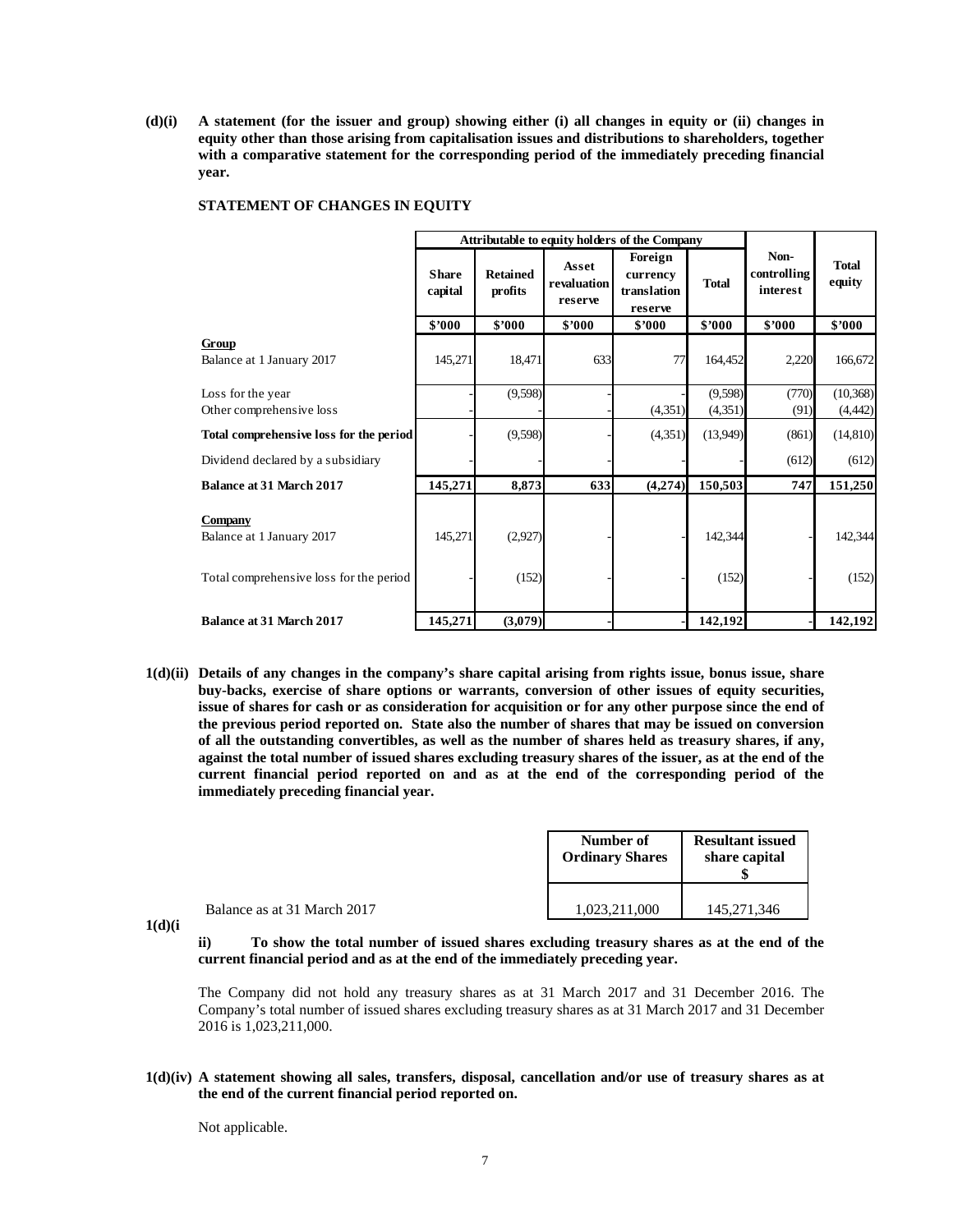### **2. Whether the figures have been audited or reviewed, and in accordance with which auditing standard or practice.**

The figures have not been audited or reviewed by the Group's independent auditor.

**3. Where the figures have been audited or reviewed, the auditors' report (including any qualifications or emphasis of a matter).** 

Not applicable.

**4. Whether the same accounting policies and methods of computation as in the issuer's most recently audited annual financial statements have been applied.** 

 The Group has adopted the same accounting policies and methods of computation adopted in the financial statements for the current reporting period, as those used for the audited consolidated financial statements for the financial year ended 31 December 2016.

**5. If there are any changes in the accounting policies and methods of computation, including any required by an accounting standard, what has changed, as well as the reasons for, and the effect of, the change.** 

Not applicable.

**6. (Loss)/Earnings per ordinary share of the group for the current financial period reported on and the corresponding period of the immediately preceding financial year, after deducting any provision for preference dividends:-** 

|                                                                                                              |                               | Group                         |
|--------------------------------------------------------------------------------------------------------------|-------------------------------|-------------------------------|
|                                                                                                              | 3 months ended<br>31 Mar 2017 | 3 months ended<br>31 Mar 2016 |
| Loss Per Share (based on consolidated net loss<br>attributable to equity holders):-                          |                               |                               |
| Based on weighted average number of<br>ordinary shares in issue (cents)                                      | (0.94)                        | (0.50)                        |
| On a fully diluted basis (cents)                                                                             | (0.94)                        | (0.50)                        |
| Weighted average number of ordinary shares in issue<br>for calculation of basic earnings per share ('000)    | 1,023,211                     | 1,023,211                     |
| Weighted average number of ordinary shares in issue.<br>for calculation of diluted earnings per share ('000) | 1,023,211                     | 1.023.211                     |

There were no potential dilutive shares for the financial period ended 31 March 2017.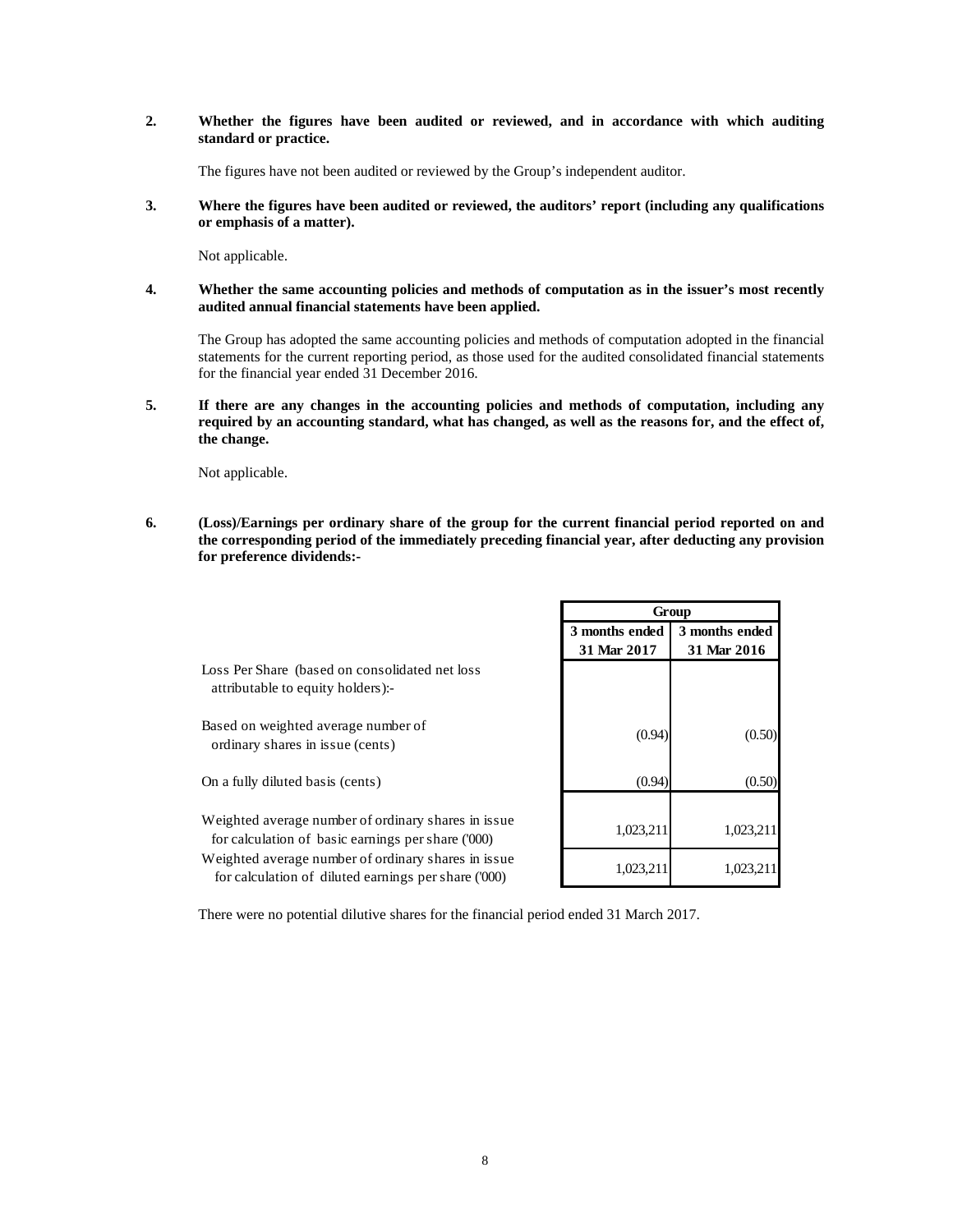- **7. Net asset value (for the issuer and group) per ordinary share based on the total number of issued shares excluding treasury shares of the issuer at the end of the:-** 
	- **(a) current financial period reported on; and**
	- **(b) immediately preceding financial year**

|                                                                               | Group     |           | Company                             |                    |  |
|-------------------------------------------------------------------------------|-----------|-----------|-------------------------------------|--------------------|--|
|                                                                               |           |           | 31 Mar 2017 31 Dec 2016 31 Mar 2017 | <b>31 Dec 2016</b> |  |
| Net asset value per ordinary share based on<br>existing share capital (cents) | 14.78     | 16.29     | 13.90                               | 13.91              |  |
| Number of shares ('000)                                                       | 1,023,211 | 1,023,211 | 1,023,211                           | 1,023,211          |  |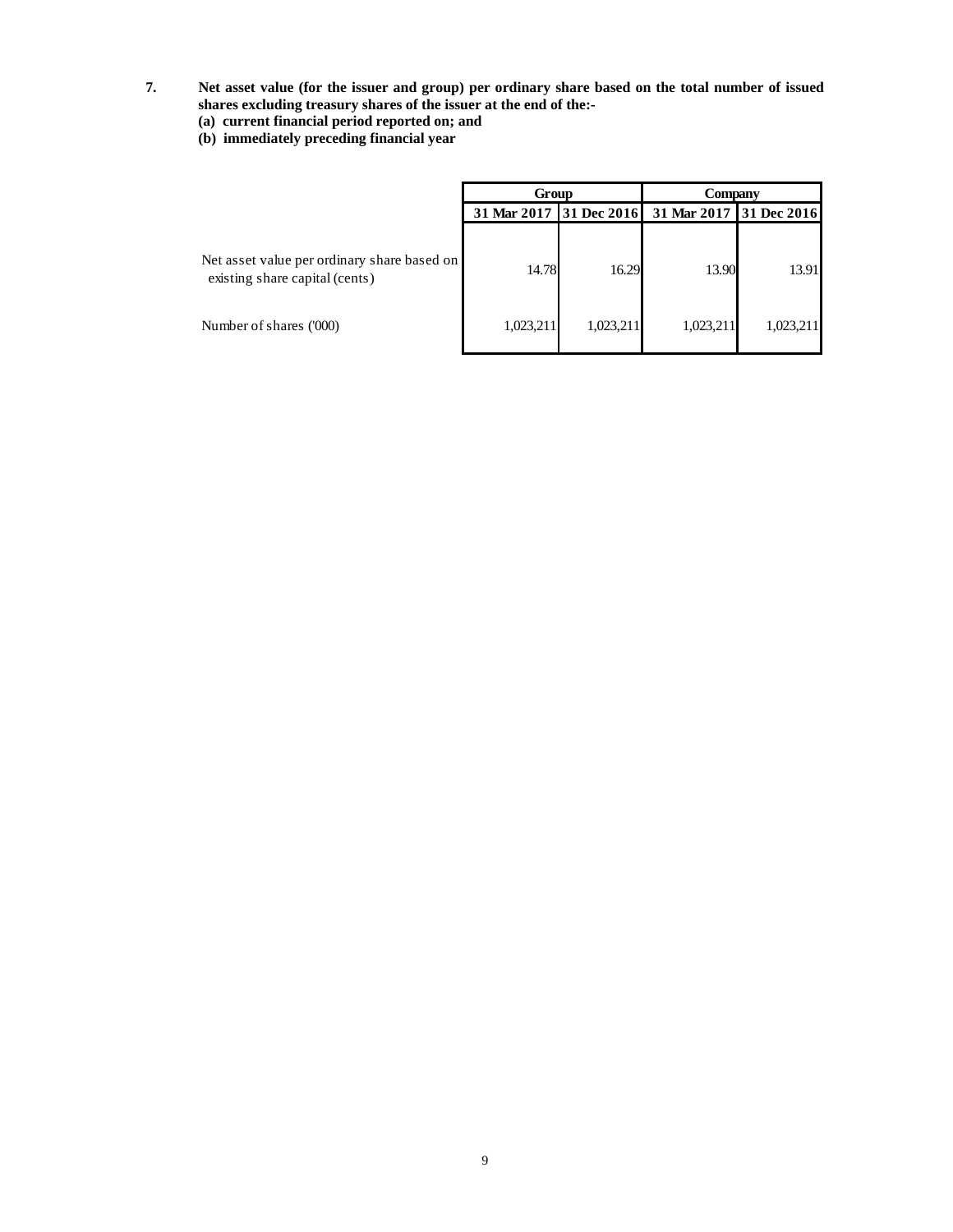- **8. A review of the performance of the group, to the extent necessary for a reasonable understanding of the group's business. It must include a discussion of the following:-** 
	- **(a) any significant factors that affected the turnover, costs, and earnings of the group for the current financial period reported on, including (where applicable) seasonal or cyclical factors; and**
	- **(b) any material factors that affected the cash flow, working capital, assets or liabilities of the group during the current financial period reported on.**

#### **Income Statement Overview**

#### **Revenue**

Revenue decreased by \$76.6m from \$86.7m in the first quarter ended 31 March 2016 ("1Q2016") to \$10.1m in the first quarter ended 31 March 2017 ("1Q2017"). The decrease was mainly due to the low volume of projects carried out in 1Q2017 in the current weak market caused by the prolonged low oil prices.

### **Gross Profit**

Gross profit declined to a gross loss position by \$13.2m from a profit of \$8.4m in 1Q2016 to a loss of \$4.4m in 1Q2017. This was mainly due to the low revenue recognized which were insufficient to cover our fixed direct overheads in 1Q2017.

#### **Other gains/losses**

Other gains of \$0.1m in 1Q2017 was mainly due to \$0.3m income from scrap sales, \$0.2m interest income from bank deposits partially offset by foreign translation loss of \$0.4m on the current assets in 1Q2017. Other loss of \$5.1m in 1Q2016 was mainly due to foreign translation loss of \$6.9m on the current assets and partially offset by fair value gain of \$1.5m on the financial instrument for hedging the Group's exposure to the United States dollar.

#### **Administrative Expenses**

Administrative expenses decreased by \$2.6m or 39% from \$8.7m in 1Q2016 to \$6.1m in 1Q2017. The decrease was mainly due to i) reduction in employee compensation of \$1.0m resulting from the rightsizing exercise, and ii) an overall reduction in other expenses of \$1.6m.

### **Finance Expenses**

Finance expenses were mainly interest expenses on bank borrowings. The decrease of \$0.7m was due to the absence of interest on Multi-Currency Term Notes Series 001 which was fully redeemed on 7 October 2016.

#### **Income Tax expense**

The income tax expense for 1Q2017 was mainly related to tax provision by our subsidiaries.

The Group did not provide for deferred tax assets in 1Q2017 due to uncertainty of utilizing the tax assets.

#### **Statement of Financial Position**

#### **Current Assets**

Total current assets decreased by \$52.3m from \$175.5m as at 31 December 2016 to \$123.2m as at 31 March 2017. This is mainly due to lower cash and bank balances and trade and other receivables balances.

Cash and cash equivalent decreased by \$37.4m from \$69.5m as at 31 December 2016 to \$32.1m as at 31 March 2017 mainly due to \$11.1m used up as working capital and \$26.1m for repayment of bank borrowings.

Trade and other receivables decreased by \$12.0m from \$97.6m as at 31 December 2016 to \$85.6m as at 31 March 2017 mainly due to collections in 1Q2017

### **Non-Current Assets**

Non-current assets decreased by \$2.7m from \$86.2m as at 31 December 2016 to \$83.5m as at 31 March 2017 mainly due to depreciation charges on property, plant and equipment.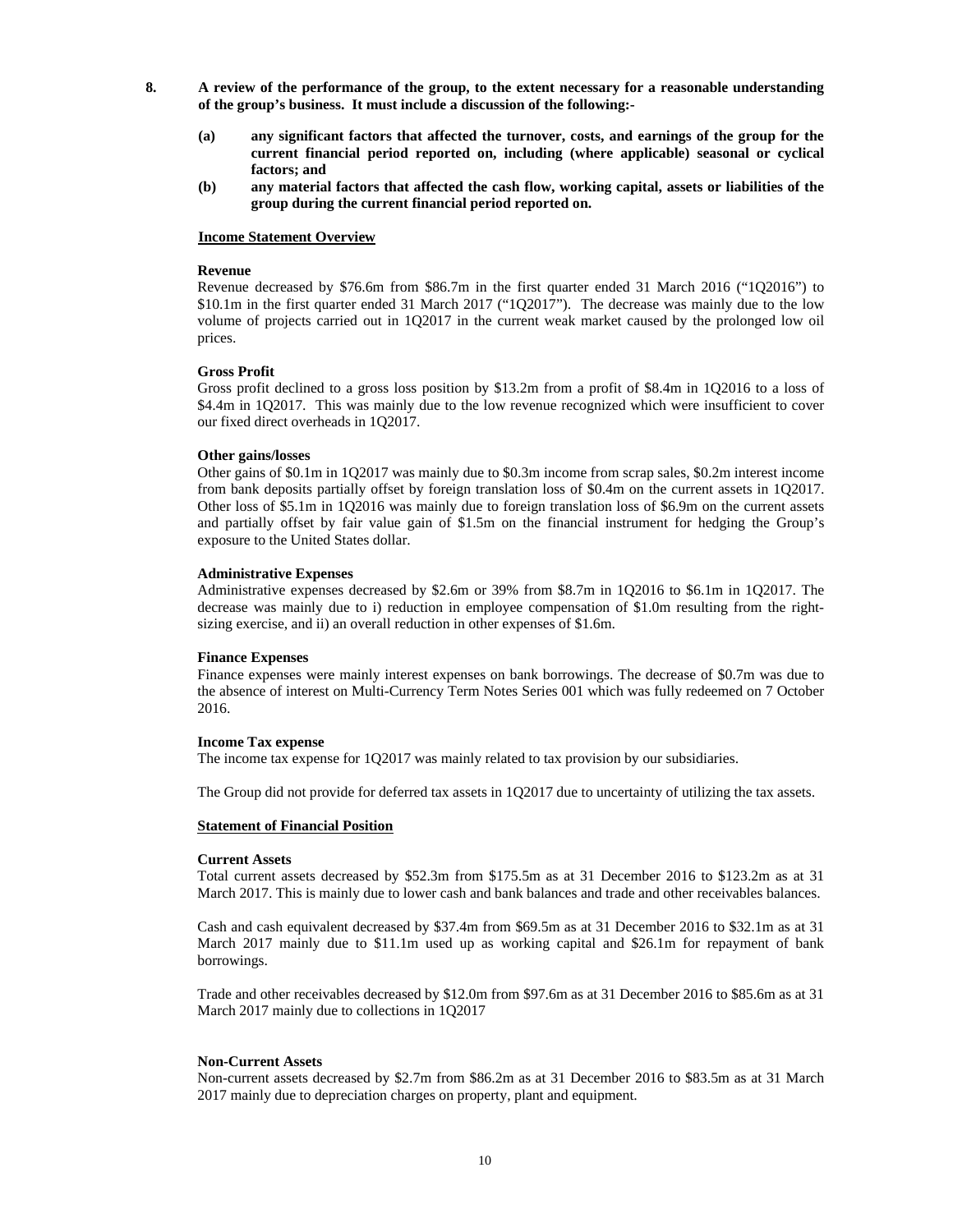#### **Current Liabilities**

Trade and other payables decreased by \$13.3m from \$57.3m as at 31 December 2016 to \$44.0m as at 31 March 2017 mainly due to lower accrued project costs as a result of fewer projects being carried out in 1Q 2017.

### **Statement of Cash Flows**

The Group registered a net decrease in cash and cash equivalent of \$ 37.1m from \$69.5m as at 31 December 2016 to \$32.1m as at 31 March 2017.

Net cash used in operating activities in 1Q2017 amounted to \$11.1m. The cash outflow was mainly due to operating loss in 1Q17.

Net cash used in financing activities in 1Q2017 amounting to \$26.1m was mainly due to repayment of bank borrowings.

### **9. Where a forecast, or a prospect statement, has been previously disclosed to shareholders, any variance between it and the actual results.**

No forecast or prospect statement has been previously disclosed to the shareholders.

### **10. A commentary at the date of the announcement of the significant trends and competitive conditions of the industry in which the group operates and any known factors or events that may affect the group in the next reporting period and the next 12 months.**

The Group has a net order book of \$6.3m with completion and deliveries extending into 31 July 2017.

The market environment continues to be difficult with potential projects delayed further to the right. Accordingly, the management is continuing its efforts in right sizing the Group, bracing itself in this very challenging time whilst working hard to secure potential projects.

### **11. Dividend**

### **(a) Current financial period reported on Any dividend declared for the current financial period reported on?**

No.

**(b) Corresponding period of the immediately preceding financial year Any dividend declared for the corresponding period of the immediately preceding financial year?** 

No.

 **(c) Date payable** 

Not applicable.

**(d) Books closure date** 

Not applicable.

### **12. If no dividend has been declared (recommended), a statement to that effect.**

No dividend has been declared for the quarter ended 31 March 2017.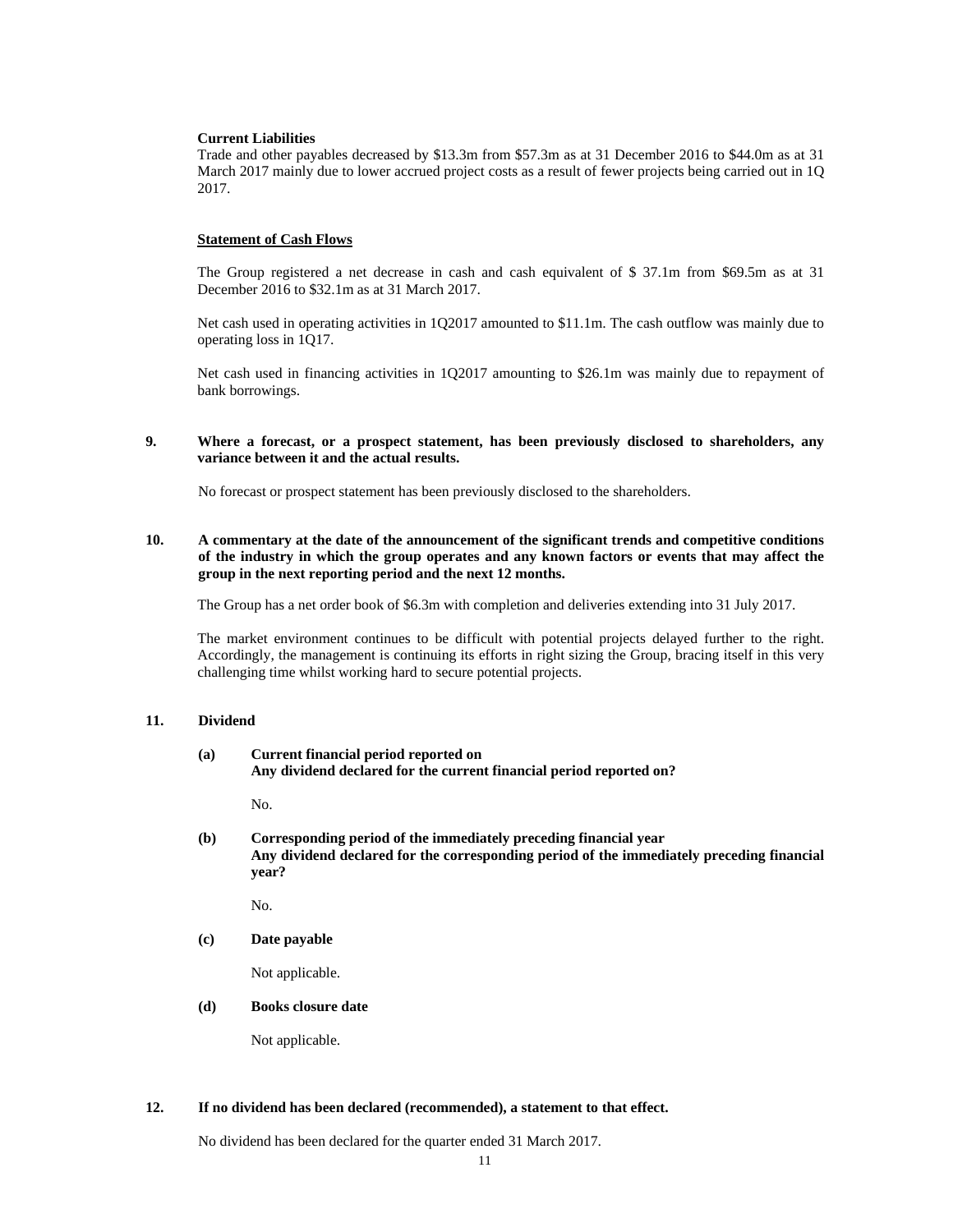## **13. Interested person transaction disclosure**

| <b>Name of Interested Person</b>                                                                                                                                                   |                       | Aggregate value of all interested<br>person transactions during the<br>financial period under review<br>(excluding transactions less than<br>\$100,000 and transactions<br>conducted under shareholders'<br>mandate pursuant to Rule 920) | Aggregate value of all interested<br>person transactions conducted<br>under a shareholders' mandate<br>pursuant to Rule 920 of the SGX<br><b>Listing Manual (excluding</b><br>transactions less than \$100,000) |                       |  |
|------------------------------------------------------------------------------------------------------------------------------------------------------------------------------------|-----------------------|-------------------------------------------------------------------------------------------------------------------------------------------------------------------------------------------------------------------------------------------|-----------------------------------------------------------------------------------------------------------------------------------------------------------------------------------------------------------------|-----------------------|--|
|                                                                                                                                                                                    | 3 months ended        | 3 months ended                                                                                                                                                                                                                            | 3 months ended                                                                                                                                                                                                  | 3 months ended        |  |
|                                                                                                                                                                                    | 31 Mar 2017<br>\$7000 | 31 Mar 2016<br>\$2000                                                                                                                                                                                                                     | 31 Mar 2017<br>\$'000                                                                                                                                                                                           | 31 Mar 2016<br>\$2000 |  |
| PURCHASES AND OTHER EXPENSES                                                                                                                                                       |                       |                                                                                                                                                                                                                                           |                                                                                                                                                                                                                 |                       |  |
| <b>Transactions with L&amp;W United</b><br>Engineering Pte. Ltd. ("L&W")<br>Subcontracting services for steel<br>and piping fabrication<br><b>Transactions with L&amp;W Marine</b> |                       | 340                                                                                                                                                                                                                                       |                                                                                                                                                                                                                 |                       |  |
| Engineering Pte. Ltd. ("L&WM")<br>Subcontracting services for steel<br>and piping fabrication                                                                                      |                       | 121                                                                                                                                                                                                                                       |                                                                                                                                                                                                                 |                       |  |
| <b>Transactions with Lim Lie Tjing</b><br>Consultant services in respect of Human<br>Resources                                                                                     | 16                    |                                                                                                                                                                                                                                           |                                                                                                                                                                                                                 |                       |  |
| <b>REVENUE</b>                                                                                                                                                                     |                       |                                                                                                                                                                                                                                           |                                                                                                                                                                                                                 |                       |  |
| Keppel Shipyard Limited ("KSL")<br>Subcontracting services rendered for steel<br>and piping fabrication                                                                            |                       |                                                                                                                                                                                                                                           | 241                                                                                                                                                                                                             |                       |  |
| <b>Keppel FELS Limited</b><br>Subcontracting services rendered for steel<br>and piping fabrication                                                                                 |                       |                                                                                                                                                                                                                                           | 49                                                                                                                                                                                                              |                       |  |

# **14. Confirmation pursuant to Rule 720(1) of the listing manual**

The Company confirms that it has procured undertakings from its Board of Directors and executive officers under Rule 720(1) of the listing manual.

### **15. Confirmation pursuant to the Rule 705(5) of the listing manual**

The Board of Directors of the Company hereby confirms to the best of its knowledge nothing has come to its attention which may render the unaudited interim financial results for the first quarter ended 31 March 2017 to be false or misleading in any material respect.